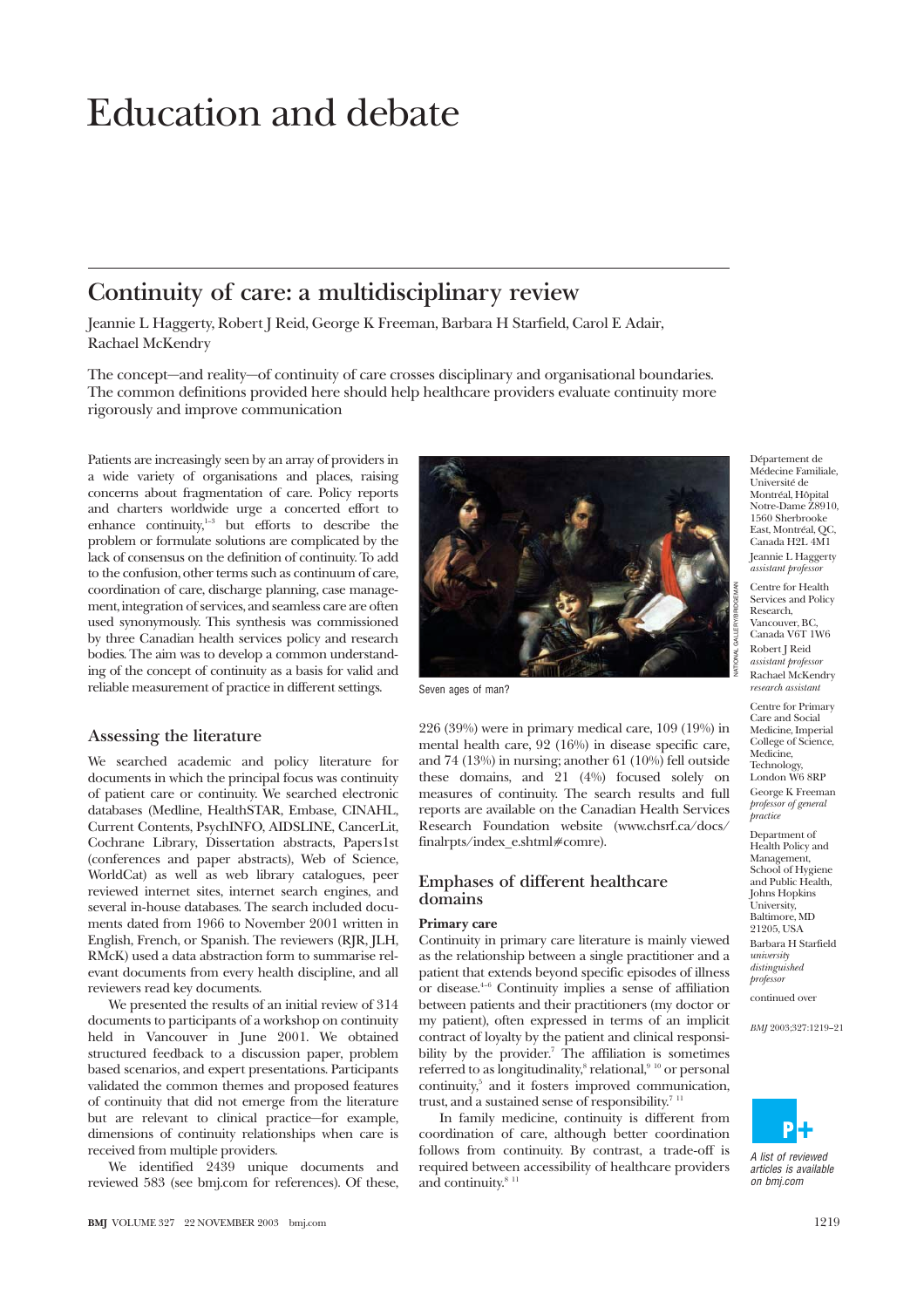Departments of Community Health Sciences and Psychiatry, University of Alberta, Calgary, AB, Canada T2N 4N1 Carol E Adair *adjunct assistant professor*

Correspondence to: J L Haggerty jeannie.haggerty@ umontreal.ca

#### **Mental health**

Mental healthcare literature emphasises coordination of services and the stability of patient-provider relationships over time. Unlike primary care, the relationship is typically established with a team rather than a single provider. Care provided by different professionals is coordinated through a common purpose and plan.12 Care plans are important tools for bridging current and past care and for arranging for future needs. The plans should remain flexible to accommodate changes in patients' needs and circumstances.<sup>13</sup>

Coordination often extends to social services such as housing and employment, and case managers are appointed to facilitate both health and social services.<sup>14</sup> A unique feature in mental health is continuity of contact, where the care team maintains contact with patients, monitors their progress, and facilitates access to needed services. $15$  Consequently, access is often included as a dimension of continuity, and issues of continuity and accessibility are closely entwined.16

#### **Nursing**

The nursing literature emphasises information transfer and coordination of care over time. The emphasis is on communication between nurses.17 The goal is to maintain a consistent approach to care between nurses and to personalise care to the patient's changing needs during an illness. Most continuity literature in nursing relates to discharge planning after acute care,<sup>18</sup> usually from hospital to community or self care.

#### **Disease management**

Explicit concern for continuity in medical specialties has emerged since the late 1980s, reflecting the increased complexity of managing long term diseases such as HIV and AIDS, diabetes, cardiovascular diseases, rheumatological conditions, and cancer. Continuity is seen as the delivery of services by different providers in a coherent, logical, and timely fashion and is often referred to as a continuum of care. $20^{21}$  The specialty literature emphasises the content of care protocols or management strategies, with relatively little attention to the processes required for implementation.<sup>21</sup>

# **Two core elements**

Of the five common themes that emerged across all disciplines, two distinguish continuity from other healthcare attributes and set explicit guidelines for measurement. These elements are care of an individual patient and care delivered over time. Both elements must be present for continuity to exist, but their presence alone is not sufficient to constitute continuity.

The first element, care of an individual patient, distinguishes continuity from attributes such as integration of services and coordination, which are often used interchangeably with continuity. Although patients' individual experiences can be aggregated to the group level—such as doctors' practices, hospital wards, or healthcare organisations—the unit of measurement of continuity is fundamentally the individual. Continuity is not an attribute of providers or organisations. Continuity is how individual patients experience integration of services and coordination.

The second element, care over time, has been identified consistently as a longitudinal or chronological dimension of continuity.<sup>4 5</sup> We believe it is not a dimen-

#### **Three types of continuity**

*Informational continuity*—The use of information on past events and personal circumstances to make current care appropriate for each individual *Management continuity—*A consistent and coherent approach to the management of a health condition that is responsive to a patient's changing needs *Relational continuity*—An ongoing therapeutic relationship between a patient and one or more providers

sion but an intrinsic part of continuity. The time frame may be short, such as a single hospital admission, or long, such as the open ended relationships of primary or long term care. Time distinguishes continuity from other attributes such as the quality of the interpersonal communication during a single clinical encounter.

Many measures focus on chronological patterns of care without directly measuring experienced continuity or those aspects of care that translate into connected and coherent care.5 6 Unless we understand the mechanisms through which care delivered over time improves outcomes, continuity interventions may be misdirected or inappropriately evaluated.

# **Three types of continuity**

We identified three types of continuity in every discipline—informational, management, and relational (box). The importance attached to each type differs according to the providers and the context of care, and each can be viewed from either a person focused or disease focused perspective.

*Informational continuity*—Information is the common thread linking care from one provider to another and from one healthcare event to another. Information can be disease or person focused. Documented information tends to focus on the medical condition,<sup>22</sup> but knowledge about the patient's preferences, values, and context is equally important for bridging separate care events and ensuring that services are responsive to needs. This type of knowledge is usually accumulated in the memory of providers who interact with the patient.

*Management continuity* is especially important in chronic or complex clinical diseases that require management from several providers who could potentially work at cross purposes. Continuity is achieved when services are delivered in a complementary and timely manner. Shared management plans or care protocols facilitate management continuity, providing a sense of predictability and security in future care for both patients and providers. In mental health care, continuity of contact (expressed as access) embodies the notion that regular contact is needed to ensure management goals are adapted and met and that providers must often facilitate access to a broad range of services. Flexibility in adapting care to changes in an individual's needs and circumstances is an important aspect of management continuity. When care is long term, both consistency and flexibility are critical for management continuity.

*Relational continuity* bridges not only past to current care but also provides a link to future care. This is most